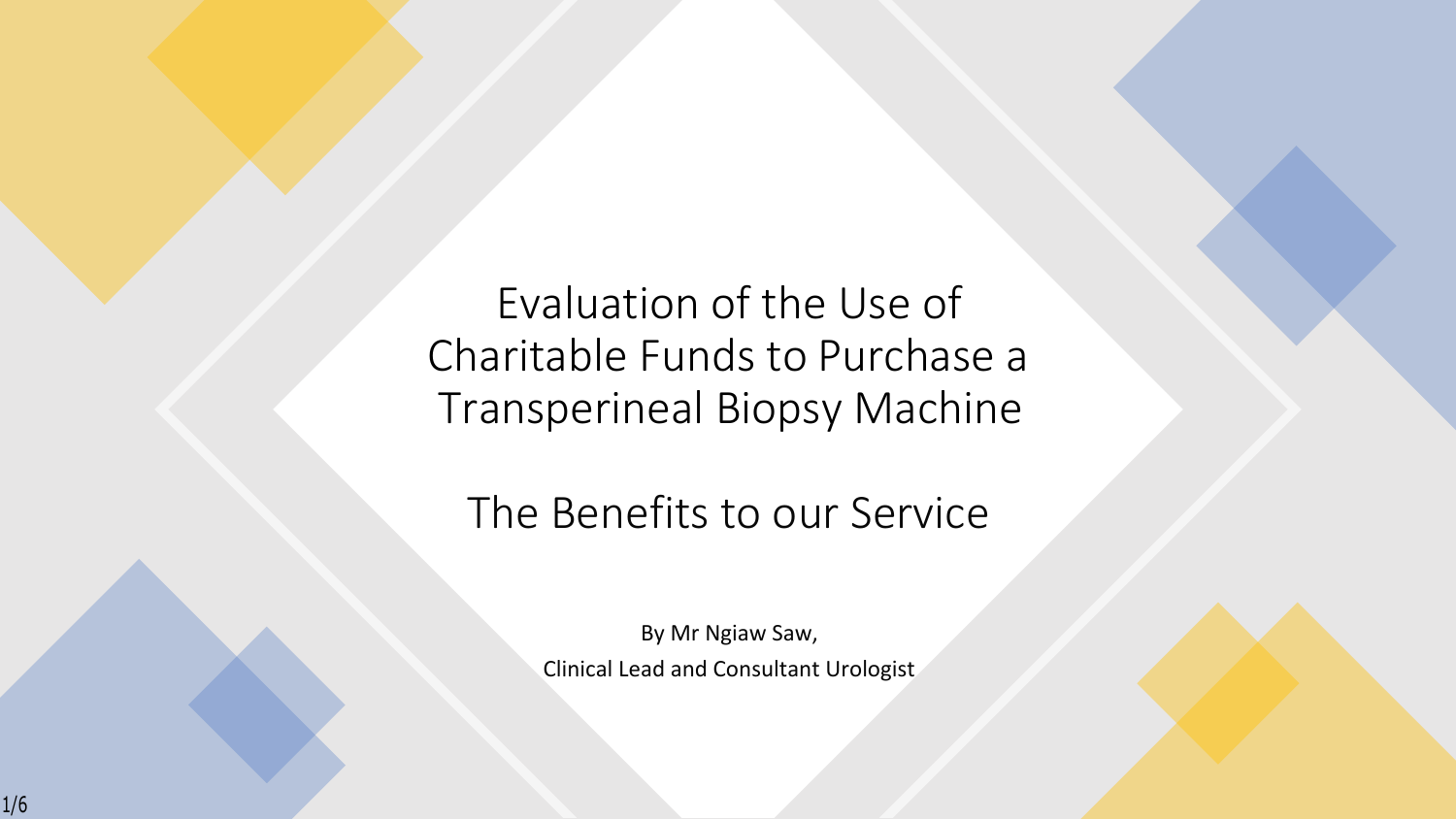

 $8$ 



 $#$ 

 $\%$ 

 $\boldsymbol{\theta}$ 

 $#$ 

 $\#$ 

 $\mathbf{H}$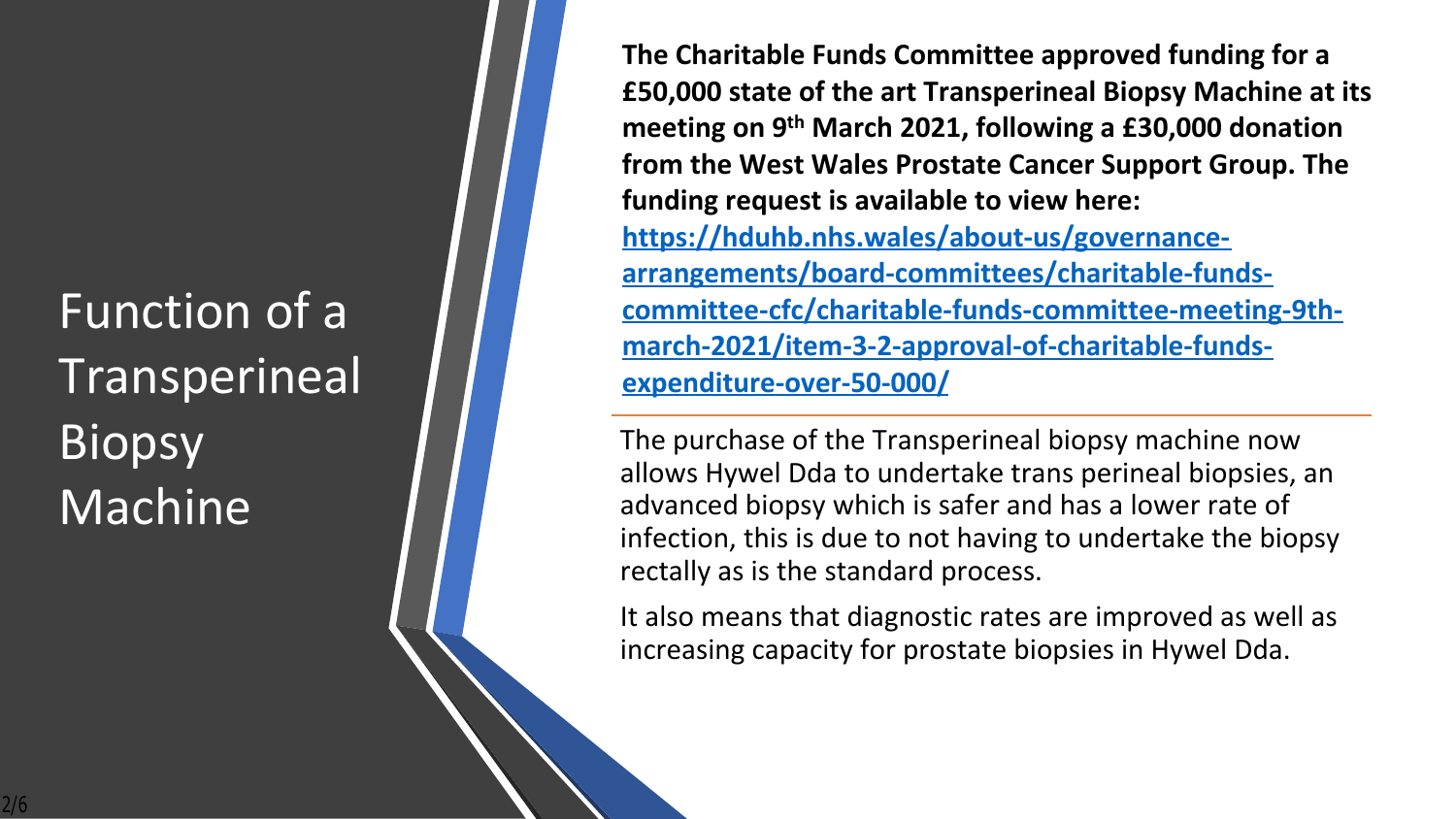## Transperineal Biopsy

The modern 'Gold Standard' to prostate cancer diagnosis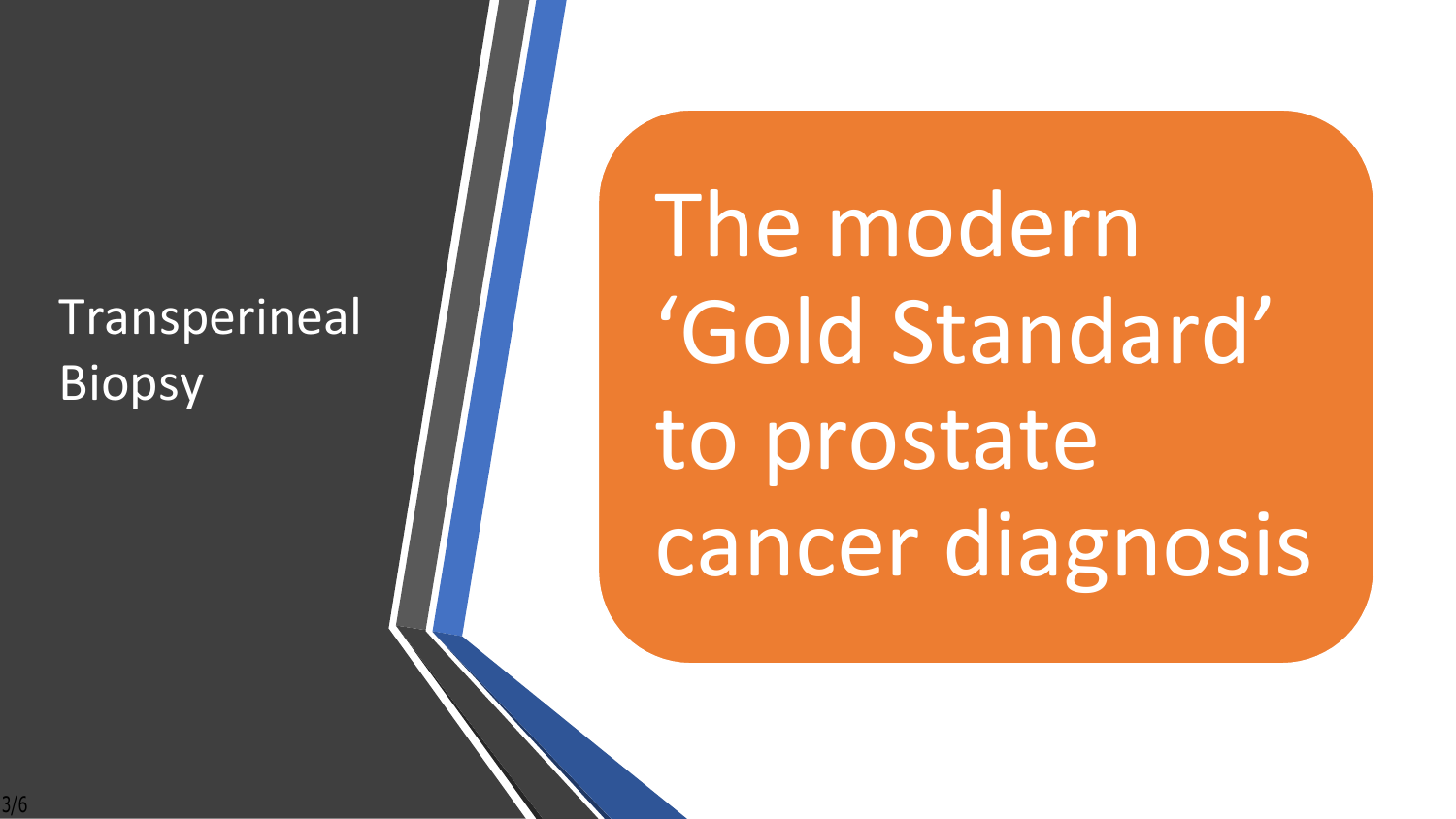## Benefits

This state-of-the-art machine achieves superior sampling of the anterior and apical regions.

Trans perineal biopsy achieves improved cancer detection rates in cases of prior trans rectal prostate biopsies, this is especially important for surveillance patients who may require multiple biopsies whilst on a surveillance prostate cancer pathway.

Infection complications are significantly reduced due to the avoidance of needle passage through the rectal mucosa. There is also evidence of reduced fever and sepsis rates when compared with trans rectal biopsies.

Transperineal biopsy can be performed with local anaesthesia and is feasible in an outpatient setting.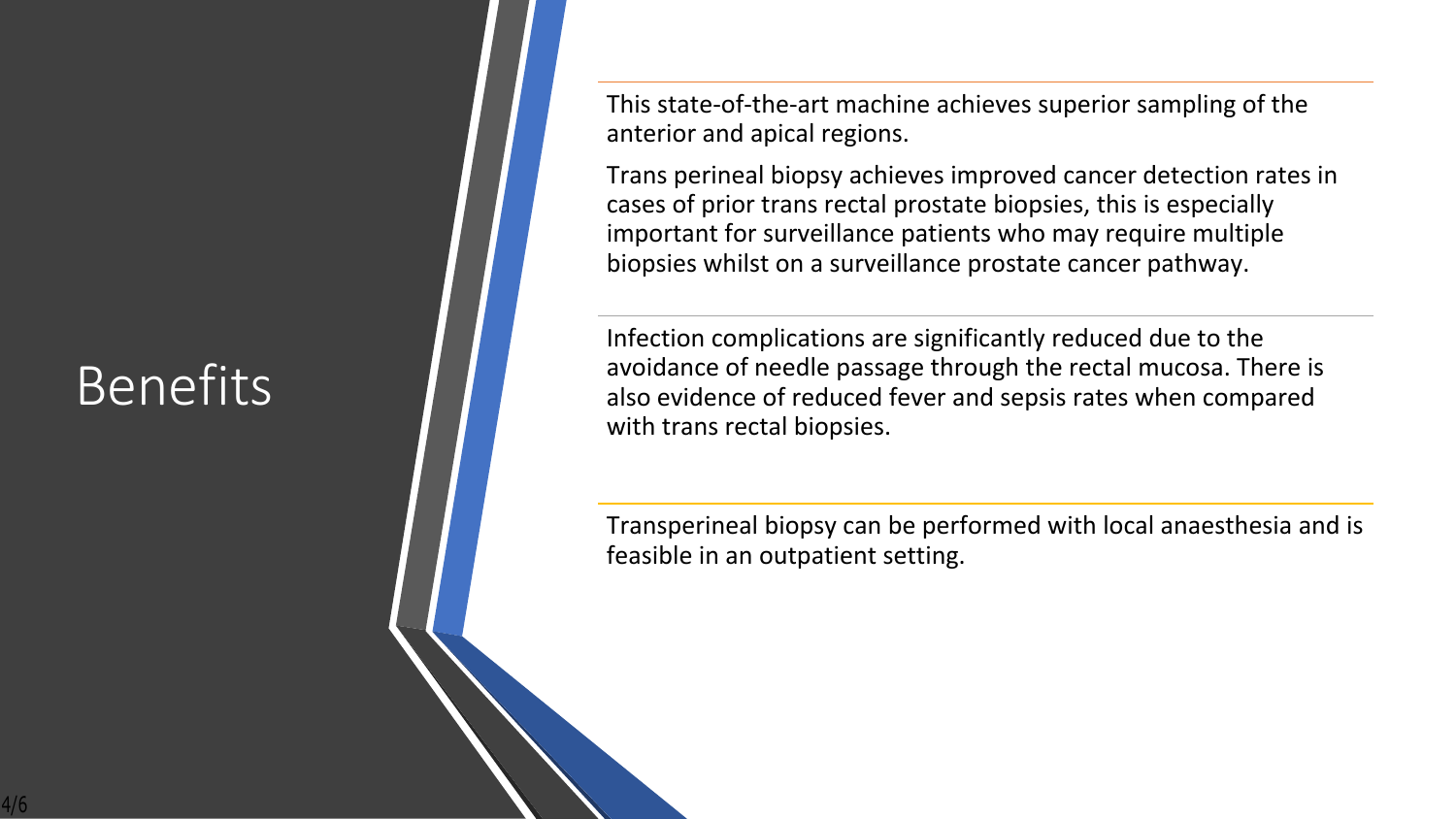## **Conclusion**

The purchase of the Transperineal Biopsy machine has allowed Hywel Dda to offer this advanced prostate biopsy locally.

It is known to reduce the risk of infection and complication in patients when compared to transrectal Biopsies.

Transperineal biopsy achieves superior cancer detection rates in case of prior transrectal biopsies and active surveillance patients when compared to transrectal.